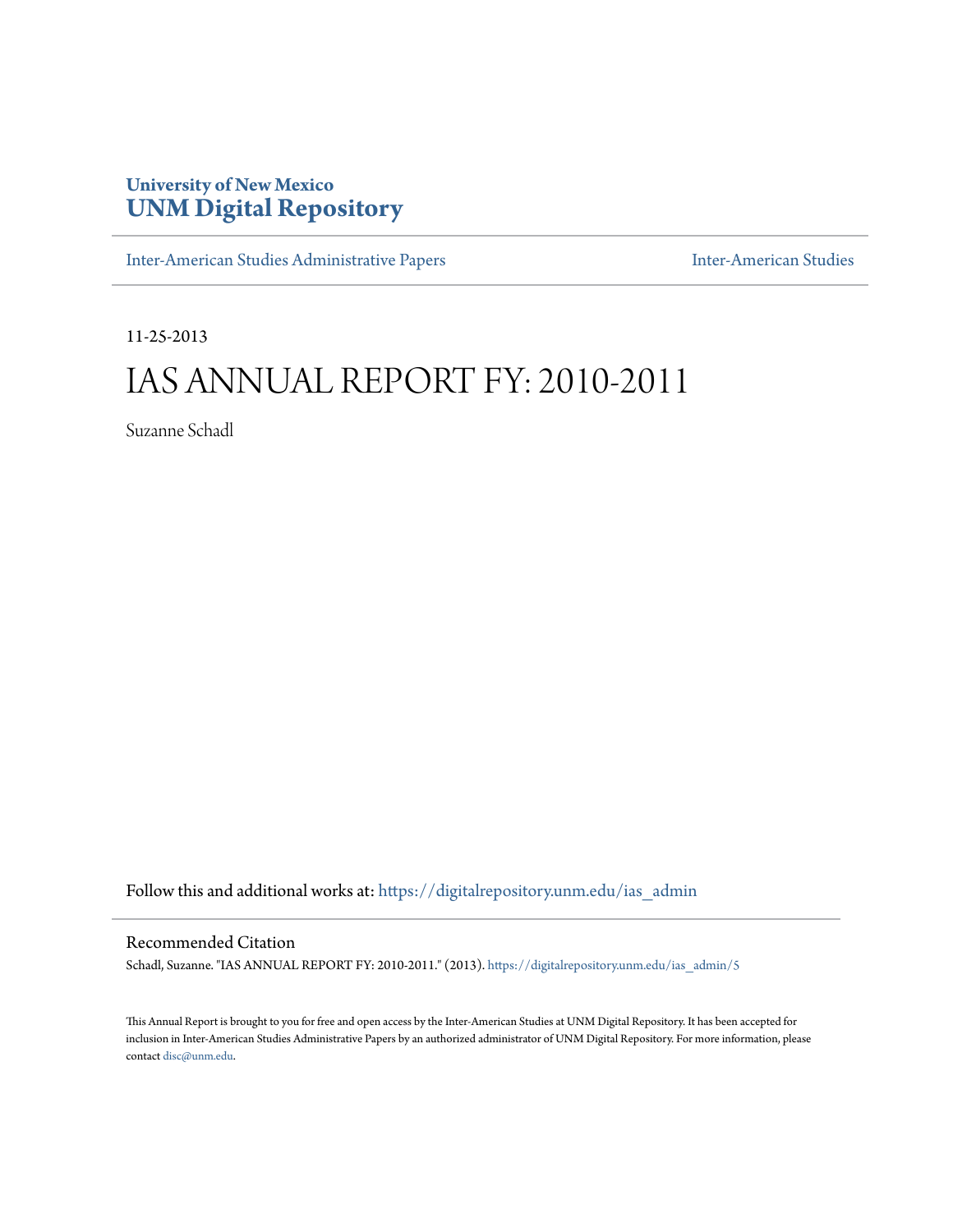#### **Inter-American Studies (IAS) University Libraries Annual Report FY 2010/2011**

Inter-American Studies at the University Libraries supports academic programs and university outreach initiatives related to Hispanic/Latino/Chicano studies, Latin American and Iberian studies, and American studies. Our services encompass traditional and technical services and collection development operations as well as specialized research and outreach. These efforts extend beyond the University of New Mexico into international research through participation in organizations such as LARRP (Latin Americanist Research Resources Project) and LAMP (Latin American Microforms Project). Our staff includes: Coordinator and Collection Curator, Suzanne Schadl, Administrative Coordinator- Pauline Heffern, a Graduate Fellow provided by the Center for Regional Studies – Kristen Valencia, A Graduate Fellow provided by the Latin American and Iberian Institute from Title VI, NRC funding --Tanya Sewers, and two undergraduate student employee – Miiky Cola & Michael Graham de la Rosa.

#### **Collection Management**

For Latin American and Iberian studies:

Allocations for Latin American and Iberian approvals remained steady at \$147,000.00 for foreign language monographs and approximately \$90,000 for databases and serials

Renewed 15 Latin American Approval plans and established two approval plans with alternate Latin American vendors, bringing in approximately 3600 new Spanish and Portuguese titles

Completed the Latin American Distributed Resources Report to the CRL, maintaining the UL's commitment to prioritizing Latin American Art, Art History, and Photography

Continued new collection emphases on sources addressing the Indigenous peoples of the Americas and Alternative Energies in Latin America

IAS Coordinator served as Collections Manager on UNM's TICFIA grant, a joint project of the UL and the LAII

Significant special collections acquisitions include 56 additional pieces from the ASARO collective in Oaxaca Mexico, 94 photographs of dead soldiers along the US/Mexico Border (1915-1917)

Digitized and produced metadata for the Sam L. Slick Brazil and Portugal Posters

Digitized and produced metadata for our first acquisition of ASARO pieces

Completed hard and electronic copy journal review in collaboration with libraries within the Midwest Organization of Library of Latin American Studies (MOLLAS)

Coordinator participated in LAMP decision to launch a collaborative effort with the Brazilian Federal Prosecutor's Office entitled Brasil Nunca Mas. This important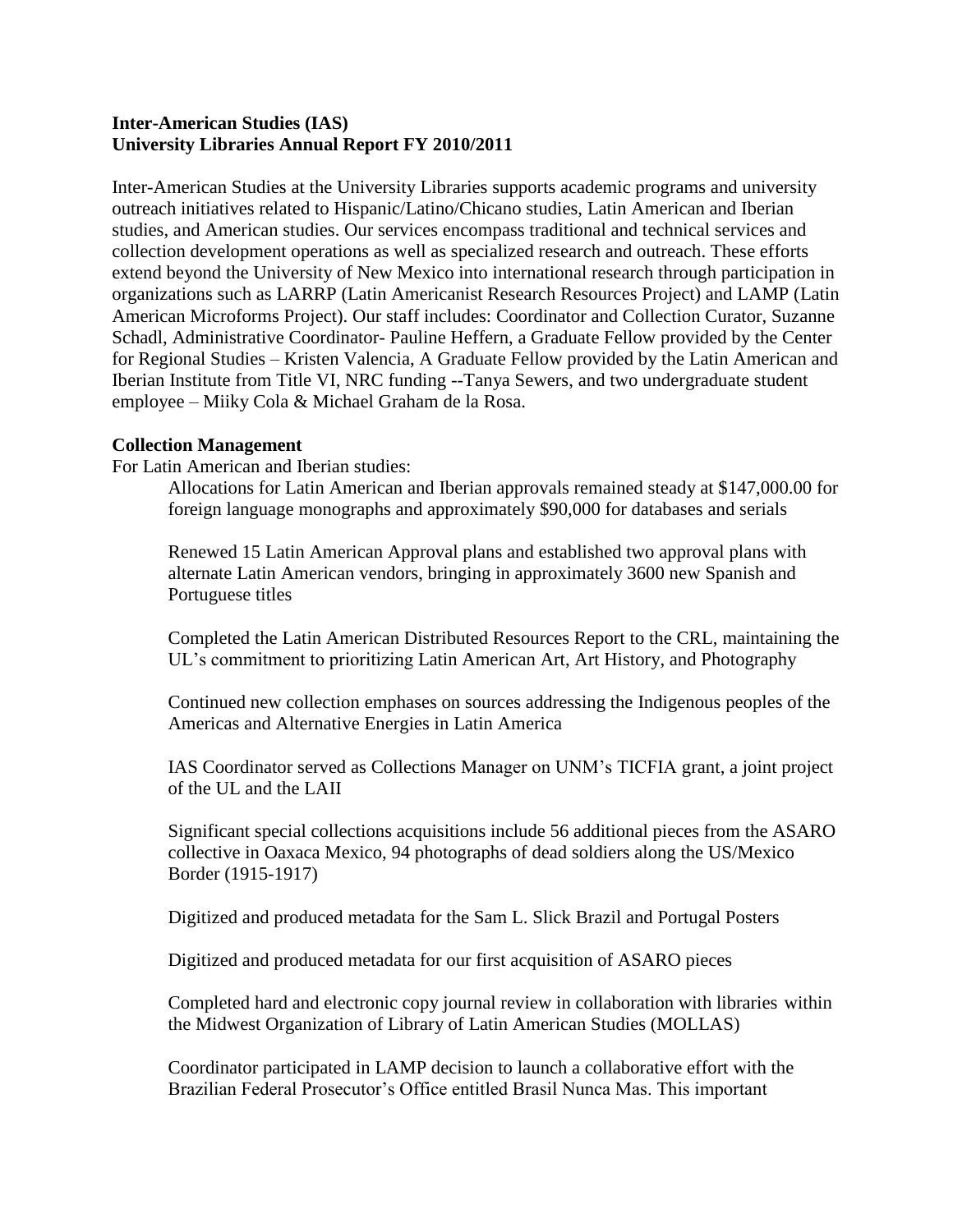collection of 543 reels of filmed documents from Brazil's Military Supreme Court includes documentation of over 7,000 individual arrests and convictions during the Brazil's military dictatorship from 1964-1979oted to approved

#### For Hispanic/Latino/Chicano Studies

Began using the allocated firm order budget to fill in holes in our collections, principally in terms of theoretical works and immigration related films and documentaries

For American Studies

We have no firm order budget in place for American Studies acquisitions, though the department is served by acquisitions in other disciplinary areas, such as History, English Literature, Chicano studies and Latin American studies

#### **Programs and Herzstein Room Management**

Initiated first steps in restructuring the Latin American Reading Room into an exhibit space for unique Latin American collections

#### Administered first steps in a gallery facelift

Curated "Illustrated Identities: The Book in the Latino Imaginary" exhibit in the Herzstein Latin American Reading Room, Zimmerman Library, UNM, 3/11-5/11 with presentations by UNM Students Gina Diaz and Nick Sanchez in American Studies, Arturo Araujo in Art and Art History and Kristen Valencia, UNM Center for Regional Studies Fellow. This program was part of the Latino Imaginary collaboration organized with 516 ARTS, UNM's College of Fine Arts, The National Hispanic cultural Center, The Outpost Performance Space, and the Tamarind Institute. Coordinated UNM showing of "Indigenous Peoples and the Inter-American Foundation" exhibited on loan from the Inter-American Foundation exhibited in the Herzstein Latin American Reading Room, Zimmerman Library, UNM, 11/10-3/11 in collaboration with the Latin American and Iberian Institutes colloquium "Grassroots Development and Artisanal Production in Indigenous Communities: Celebrating 40 Years of the Inter-American Foundation" Presentation by: John Salazar, chair, Inter-American Foundation Board of Directors and attorney, Rodey Law Firm, 11/6/10

Curated "Grass Roots Narratives in Oaxaca and Cuidad Juarez: Images in Blocks, Stencils and Photographs"(Michael Graham de la Rosa - Curator)

#### **Instruction and Reference**

IAS Coordinator/Curator led 52 sessions, including 7 course related (English 102) meeting, 8 non-UNM groups (local middle and High Schools) 24 course related-subject specialist (Latin American and Chicano Studies) courses, 11 individual subject specialist sessions.

The IAS/LAS relationship has resulted in direct librarian integration into the classroom and curricular development. The IAS Coordinator/Curator served as a member of the Interdisciplinary Committee on Latin American studies and helped to develop and assess programmatic standards for LAS graduates as well as an introductory course for incoming LAS graduate students.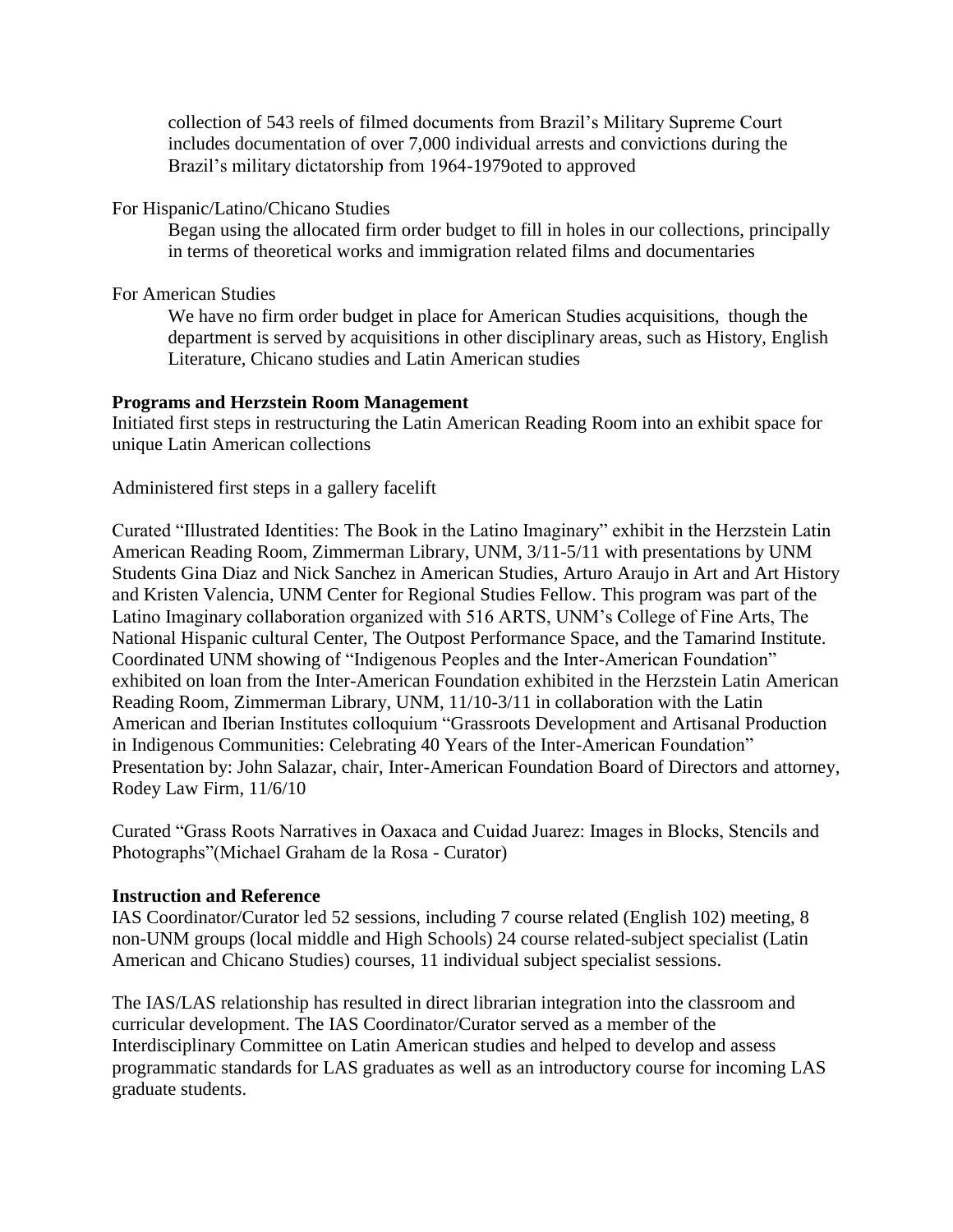IAS staff support reference outreach at the Satellite Outreach service desk at the Ethnic Centers at UNM (77 questions), The Fine Arts and Design Library (112 questions) and from our Zimmerman offices (152 questions).

#### **Coordinator/Curator Grant Activity:**

Collection's Manager, under the direction of PIs: Johann van Reenen, UL/UNM, and Susan Tiano, LAII / UNM, US Department of Education, Technological Innovation for Foreign Information Access program (TICFIA) four year grant, beginning October 2009, \$187,000. *"La Energaia: Energy Policy, Regulation and Dialog in Latin America.*

Administer Library Allocation from Title VI NRC Grant

### **Coordinator/Curator Publications Refereed Articles**

Peer Reviewed: Suzanne M. Schadl with Paulita Aguilar, Kathleen Keating, and Johann van Reenen "Reference as Outreach: Meeting Users Where They Are" in *Journal of Library Administration*, 51:4, (May 2011) 343 <http://www.tandfonline.com/doi/abs/10.1080/01930826.2011.556958#preview>

Article, "LaEnergaia Launches Unified Search" SALALM Newsletter 35:6 (June, 2011) 13-14 <http://salalm.org/Wordpress/wordpress/wp-content/uploads/2011/07/June-2011-Newsletter.pdf>

Article, "Northeast Meets Southwest to Celebrate the Latino/a Imaginary" SALALM Newsletter 35:5 (April 2011) 9-10 [http://salalm.org/news/April\\_2011.pdf](http://salalm.org/news/April_2011.pdf)

Review, "Arte Publico Hispanic Historical Collection: Series I," SALALM Newsletter 35:4 (February 2011) 9-10, [http://salalm.org/news/Feb\\_2011.pdf](http://salalm.org/news/Feb_2011.pdf)

Rapporteur Report, "Research, Resources and Strategies Across Disciplines," SALALM Newsletter 35:4 (February 2011) 29-31 [http://salalm.org/news/Feb\\_2011.pdf](http://salalm.org/news/Feb_2011.pdf)

#### **Coordinator/Curator Outside Professional Activities**

Presentation: "ASARO: Claiming Space in Digital Objects and Social Networks," presented with Claire-Lise Bénaud at 56<sup>th</sup> annual meeting of SALALM (Seminar of the Acquisition of Latin American Library Materials), Philadelphia, PA 5/31/11 [http://prezi.com/0fulwsncuyzt/final\\_asaro/](http://prezi.com/0fulwsncuyzt/final_asaro/)

Presentation: "Hash Tags, Drupals, and Energy Dialog archiving in Twitter," presented as part of the Pecha Kucha Panel at 56<sup>th</sup> annual meeting of SALALM (Seminar of the Acquisition of Latin American Library Materials), Philadelphia, PA 5/31/ [http://prezi.com/taen03ykw1be/copy-of](http://prezi.com/taen03ykw1be/copy-of-hash-tags-drupals-and-energy-dialog-archiving-in-twitter/)[hash-tags-drupals-and-energy-dialog-archiving-in-twitter/](http://prezi.com/taen03ykw1be/copy-of-hash-tags-drupals-and-energy-dialog-archiving-in-twitter/)

Organizing Committee Member, 58<sup>th</sup> Annual RMCLAS (Rocky Mountain Council on Latin American Studies) Santa Fe, NM, 4/6/11-4/8/11